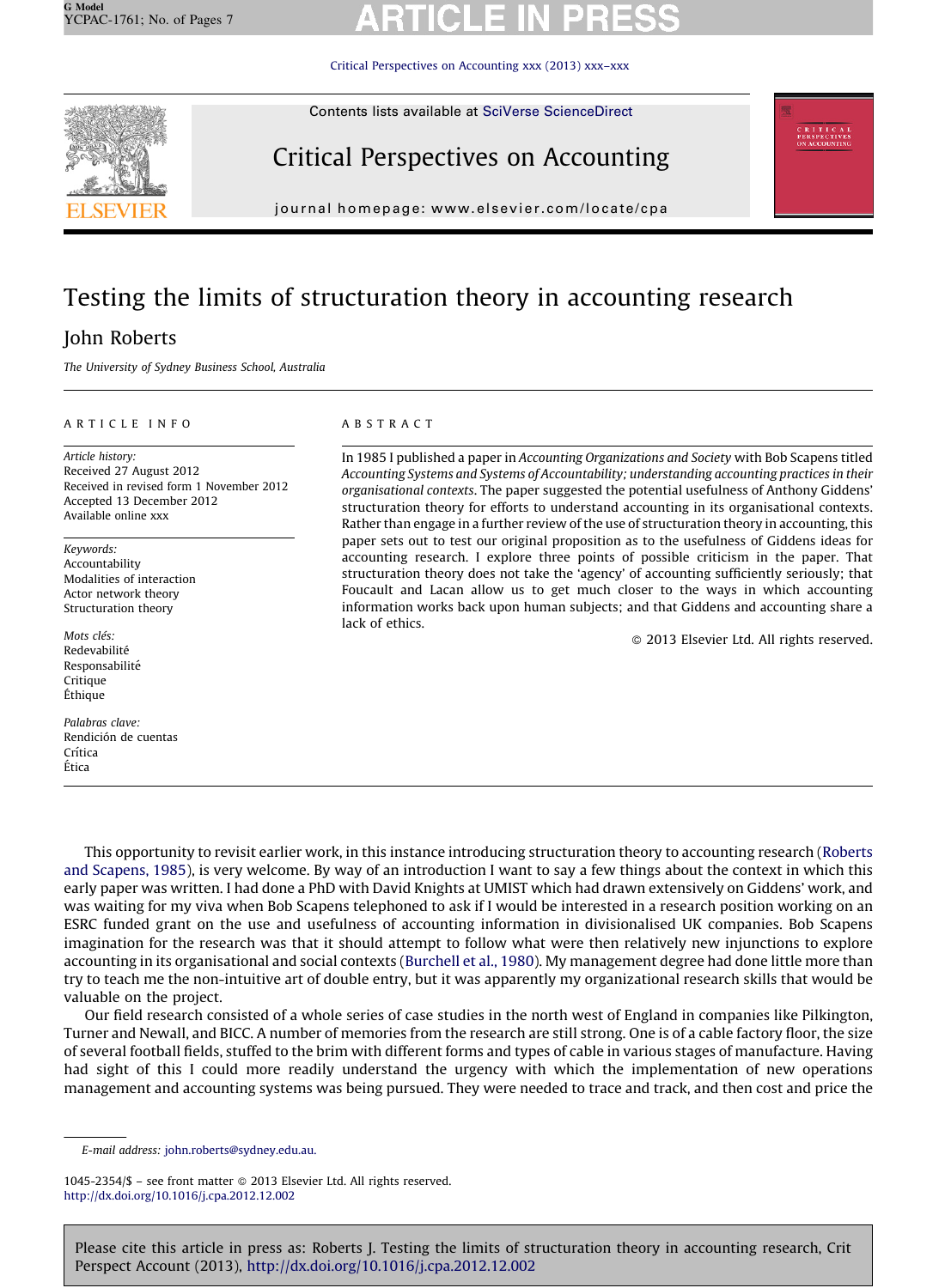### 2 J. Roberts / Critical Perspectives on Accounting xxx (2013) xxx–xxx

vast number of jobs that were moving through the factory, and often disappeared along the way as a consequence of the valuable copper they contained (Scapens and [Roberts,](#page--1-0) 1993). One cue for differentiating between accounting systems and systems of accountability came not only from the struggles in this factory to implement new systems, but also from a conversation with a works accountant at a brake linings factory. Throughout our interview people came into his office and left packs of figures on his desk, to the point where I began to imagine that he had perhaps staged managed this to show me how useful he was. Asked what he did with the growing pile of numbers he pointed to a metal cupboard behind him. It was clear from this that one could infer neither the use nor usefulness of accounting information simply from its existence. A third memory is of a lone accountant working for a Foundry that made engine turbine blades near Birmingham; his problem was how to persuade his engineering colleagues that accounting information could be useful. The problem was intractable since as engineers they believed that accounting was tangential to their primary concerns, and so did not listen to him. It seemed that accounting did not always automatically provide the terms of reference for organisational conversations. In another firm we observed the peculiar tensions set up by accounting in the relationships between production managers seeking to minimise costs through long product runs, and marketing managers seeking to maximise revenues through responding rapidly to customer demands. These tensions were then compounded by a disabling game of 'pass the inventory' that preceded the closing off of half-year and year-end accounts (Roberts and [Scapens,](#page--1-0) 1990).

Within all these plant level studies was the hovering presence of distant head offices, and beyond them the demands of shareholders. Many decisions and performance imperatives seemed to emanate from elsewhere and to a high degree it was accounting information, and how it was then used, that allowed (or otherwise) these distant interests to get a purchase on the messy realities we were studying. In the companies we visited, divisionalisation was at the time an ongoing experiment in the internal organisation of accounting entities around plants or profit centres. For the most part, however, it was not yet a reality in terms of the practice of accountability. Market power had allowed these companies to be price setters but the fruits of monopoly or oligopoly were then 'shared' throughout the hierarchy. Multiple levels of management dining rooms, a lack of product focus and customer service, and endless struggles between centralisation and decentralisation, between different functional groups, and between management and unions all smelt strongly of the fading and now obviously inefficient glories of the British Empire along whose conduits these firms had grown. Most if not all of these companies no longer exist; which possibly says a great deal about the consequences that subsequently flowed from the inadequate grip that accounting seemed to have upon their managers and their practice. Only later was I able to observe how accounting information could be used by head offices in such a way as to enforce a divisional or unit company accountability that secured internal 'efficiency' whilst retaining all the benefits of market power [\(Williamson,](#page--1-0) 1975; Roberts, 1990).

It was on the basis of this empirical work that, towards the end of the project, we began work on the structuration paper. Giddens has proved useful to management and accounting scholars in part because of the synthesis he offers of the founding fathers of sociology – Marx, Weber and Durkheim – and the critical, interpretative and functional traditions that flowed from their work. In the context of our case studies, structuration theory appeared as a potentially useful way to think about the role that accounting played in the structuring of both the individual and departmental relations that we had observed. Our focus was organisational and 'strategic' in the sense that Giddens uses this term; we wanted to convey the central role that accounting seemed to play in the making and remaking of these organisations. Through the lens of structuration theory accounting could be seen to serve as a core structure of 'signification' which was drawn upon as a ready-made, but very particular set of meanings through which to make sense of organisational events. Its 'legitimacy' seemed to be implied in its ability to mediate and translate between a variety of functional languages and associated activities – sales, marketing, production – by providing authoritative norms or standards for the evaluation of performance or investments. Finally, accounting could be thought about as an aspect of structures of domination which represented, carried and imposed distant interests and made them count.

These three aspects of accounting structures must then be understood within Giddens' core concept of 'the duality of structure' through which he seeks to take account of the influence of structures on conduct whilst retaining a central role for human agency in the production and reproduction of organisational and social life. Giddens is opposed to forms of explanation or theorising that 'derogate the lay actor' or suggest that society works 'behind the backs' of people. On this basis he is critical of functional or managerial explanations which invoke the 'needs' of organisations or society to explain why things are as they are; such explanations treat individuals as mere socialised puppets whilst masking the interests of particular groups behind seemingly universal functional imperatives. Giddens is equally critical of radical structuralist modes of explanation that suggest that human agency is wholly determined by macro historical forces. Following his notion of the 'duality of structure' we could argue in our 1985 paper that the organisational realities we had observed in our case companies were only 'produced and reproduced' through the routine interactions of people, including those we had interviewed. Accounting could be seen to play a central role in the patterning of organisational life as individuals drew upon its 'virtual' structures of signification, legitimation and domination to frame what had, should and must happen within their relationships. However, these virtual structures of accounting were themselves only produced and reproduced through being drawn upon in this way, such that the 'seed of change is there in every act'. It was this latter concern with preserving a proper space for human agency in explaining the production and reproduction of organisational life that we sought to express in the paper's title – 'Accounting Systems and Systems of Accountability'. We wanted to shatter accounting's self image as a neutral and innocent observer of organisational reality; accounting does not work by itself in organisations but rather is effective only through being drawn upon in interaction to shape how and what is seen, to advertise the norms of performance set for self and others, and to frame and represent different interests. Accounting, we argued, becomes central

Please cite this article in press as: Roberts J. Testing the limits of structuration theory in accounting research, Crit Perspect Account (2013), <http://dx.doi.org/10.1016/j.cpa.2012.12.002>